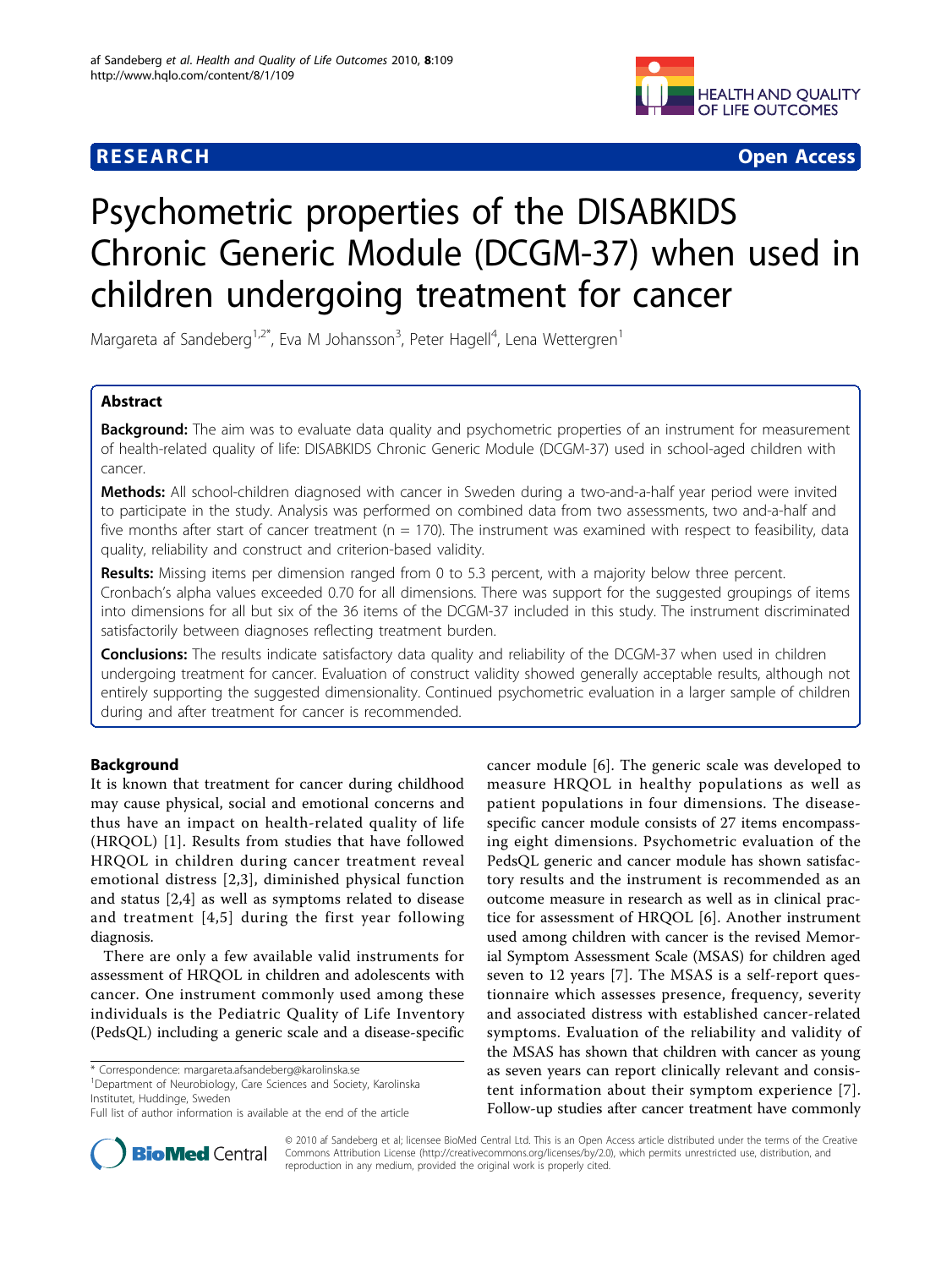used generic and domain specific instruments developed for an adult population such as the Short Form Survey (SF-36) [[2](#page-6-0)], the TNO-AZL Children's Quality of Life (TACQOL) [\[3\]](#page-6-0) and Hospital Anxiety and Depression scale (HADS) [[2](#page-6-0)]. These instruments also provide validated normative data for adolescents and young adults in the general population [[8](#page-6-0)]. Among the instruments mentioned above only PedsQL include items concerning school.

An instrument which includes social issues is the DISABKIDS Chronic Generic Module (DCGM-37) developed in recent years in collaboration with partners from seven European countries [[9](#page-6-0)]. The instrument was developed for assessment of HRQOL in children and adolescents suffering from chronic conditions and addresses aspects that pertain not to specific conditions but to general aspects from the perspectives of children and adolescents [[10\]](#page-6-0). The DISABKIDS consists of four versions: a self-report version for children, a proxy version for parents and a child and proxy version for those younger than eight years (The DISAB-KIDS - Smileys measure). The long version children self-report DCGM-37 measures HRQOL in six dimensions (Independence, Physical Limitation, Emotion, Social Exclusion, Social Inclusion, and Treatment). Results from pilot testing of the DCGM-37 in children with different chronic conditions have denoted satisfactory internal consistency for all dimensions with Chronbach's alpha coefficient ranging from 0.70 to 0.87 [[10](#page-6-0),[11\]](#page-6-0). Construct validity evaluated by factor analysis, as well as convergent and discriminant validity have also shown satisfactory results in pilot testing of the instrument [[11\]](#page-6-0).

In a recent national study our research group followed HRQOL, school attendance and social interaction with friends in a cohort of Swedish school-children (n = 101) starting treatment for cancer [[12\]](#page-6-0). The DCGM-37 was chosen for assessment of HRQOL as it included relevant items regarding social issues such as school and friends as well as treatment-related issues and was available in the Swedish language [[13](#page-6-0)]. Participants were assessed twice during the first five months of cancer treatment. The results indicated a diminished HRQOL compared to children with chronic conditions over the study period, with girls rating worse HRQOL than boys [[12\]](#page-6-0). Self-reported HRQOL was positively correlated to days of school attendance. Although these results suggest that the DCGM-37 is useful in children undergoing cancer treatment, it has not been tested regarding its psychometric properties and relevance in this target group before. The aim of this study was to evaluate data quality and psychometric properties of the DCGM-37 among school-aged children with cancer.

# Methods

The DCGM-37 was completed at two assessment points approximately two-and-a-half (T1) and five months (T2) after the start of treatment for cancer. These two assessments are part of a larger study following a cohort of school children regarding social life up to six years after diagnosis.

# Sample

All children in Sweden attending compulsory school grades 1-9 (aged seven to 16 years), newly diagnosed with cancer and starting chemotherapy and/or radiation therapy during the period January 2004 to May 2006 were eligible for inclusion in the study [\[12\]](#page-6-0). Children who were scheduled to undergo early stem cell transplantation, children with brain tumors exclusively treated with surgery, and children from families that were not able to speak or read Swedish were excluded. One hundred and forty-five children and adolescents were invited to participate in the larger study including three assessments during the first six months of treatment and 101 participated in all the assessments. The second (T1) and third (T2) assessments included the DCGM-37 or the Smiley version. Two participants did, due to organizational reasons not complete the DCGM-37 at T1; eleven participants completed the Smiley version at T1 and ten at T2. Those who completed the DCGM-37 at T1 ( $n = 83$ ) and T2 ( $n = 87$ ) were included in this report.

# DCGM-37

The DCGM-37 self-report version for children was used [[10\]](#page-6-0). Those children not considered able to complete the DCGM-37 were approached with the Smiley version developed for those younger than eight years. As the majority of the participating children filled out the long version (DCGM-37), the results from the Smiley version are not included in this report. DCGM-37 consists of six dimensions: Independence (autonomy and living without impairments), Physical Limitation (functional limitations, perceived health), Emotions (emotional worries and concerns), Social Exclusion (stigma, feeling left out), Social Inclusion (acceptance of others, positive relationships) and Treatment (perceived emotional impact of treatment). Each dimension consists of six items and refers to the four previous weeks. All items have five-grade verbal response options ranging from 1 (never) to 5 (very often). Within each scale, item raw scores are summed and transformed into a scale from 0 (worst possible HRQOL) to 100 (best possible HRQOL), following the standard scoring algorithms of the instrument [\[10](#page-6-0)]. Missing values were substituted if all but one of the items within a dimension was responded to,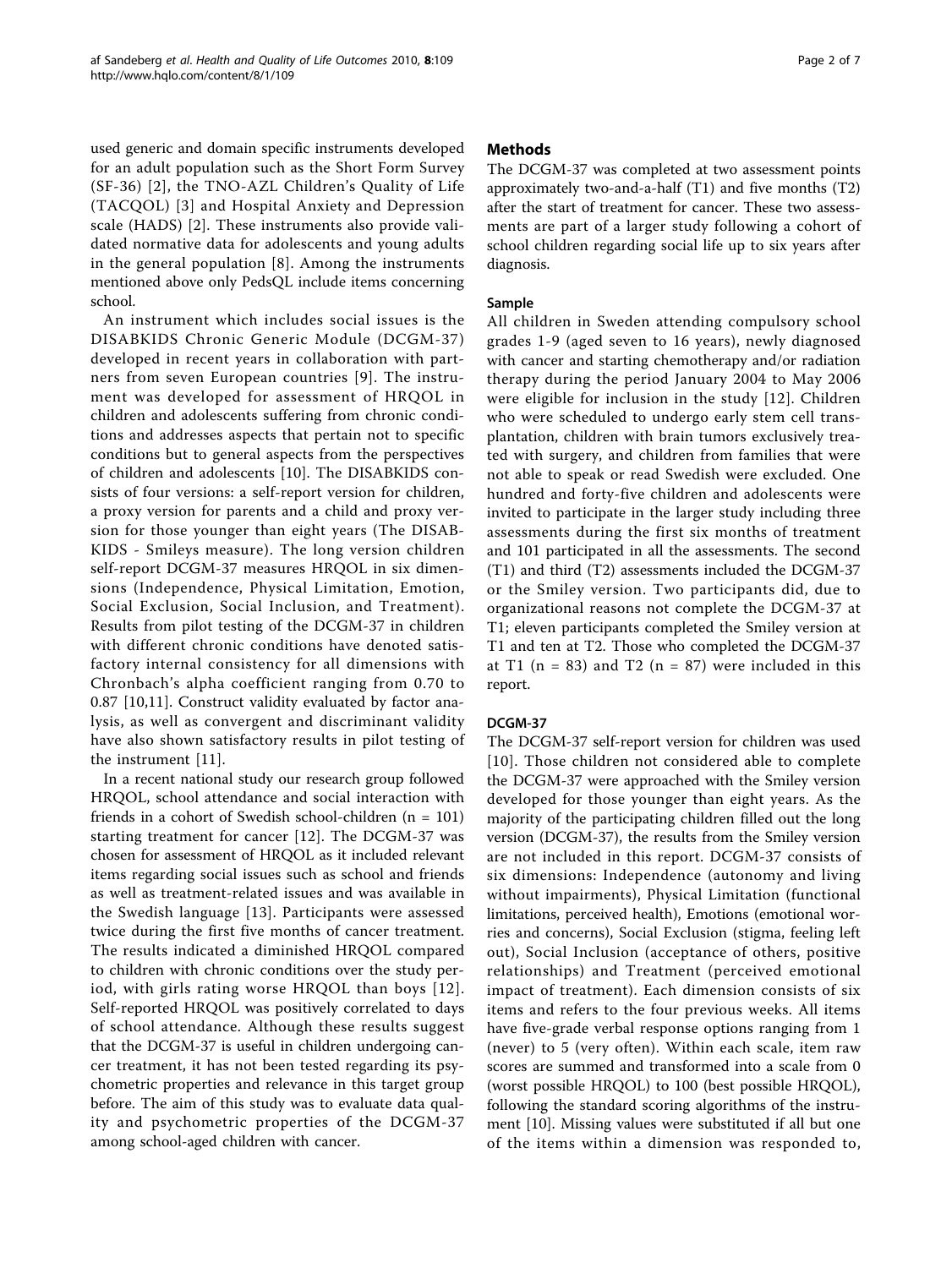meaning, a person-specific mean score was calculated based on the existing answers [[11](#page-6-0)].

#### Procedure

The instructions given to the families emphasized the importance of the DCGM-37 being filled out by the child, with support only if required [[12\]](#page-6-0). Children who met the inclusion criteria and their parents were contacted by the consultant nurse in pediatric oncology to receive oral and written information about the study. Informed consent was obtained from those children willing to participate and their parents. The DCGM-37 along with a study-specific questionnaire and a stamped return envelope were given to each hospitalized participant or sent home to participants who were not hospitalized. Ethical approval was obtained from the Regional Ethical Review Board in Stockholm (03-662, 04-208).

To evaluate feasibility seven consultant nurses in pediatric oncology were asked to give their opinions on the items included in the DCGM-37 in a group session. The consultant nurses were chosen because of their expertise in the field, and they represent all pediatric oncology centers in the country.

#### Data analyses

All statistical calculations were conducted using SPSS version 16.0 (SPSS Inc, Chicago, IL). The psychometric analyses are based on pooled data from T1 ( $n = 83$ ) and T2 (n = 87). Pooling of data is recommended when sample sizes are limited in order to increase precision of estimates [[14](#page-6-0),[15](#page-6-0)].

Feasibility of the DCGM-37 was examined through the nurses' comments of the items as well as by oral and written comments given by the participating children, adolescents, and their parents.

Data quality was evaluated by examination of the amount of missing item responses [[14](#page-6-0)]. Up to 10% missing responses has been suggested as acceptable [\[16\]](#page-6-0). The legitimacy of adding up items to generate total dimension scores was tested by examination of item means, standard deviations and corrected item-total correlation within each dimension. Simple summation of item scores into a total score is considered supported when item means and standard deviations within a dimension are similar and corrected item-total correlation coefficients exceed 0.3 [[14](#page-6-0)]. Furthermore, items within each dimension should represent the same latent variable. This is considered supported if corrected item-total correlations are  $\geq 0.40$  [\[14\]](#page-6-0).

The distribution of dimension scores was examined by calculations of means, standard deviations, and floor and ceiling effects. Cronbach's alpha values were calculated to estimate the internal consistency reliability of the DCGM-37. Floor and ceiling effects should be less

than 15% [[17\]](#page-6-0) and alpha values  $\geq 0.70$  are considered acceptable whereas ≥0.80 are preferred [[18\]](#page-6-0).

Multi-trait-scaling analyses with correction for overlap was performed to examine the internal construct validity of the DCGM-37. This is supported when an item's corrected item-total correlation is ≥0.40 with the dimension it is hypothesised to belong to, while correlating weaker with all other dimensions [[19](#page-6-0),[20](#page-6-0)]. The proportion (%) of items within each dimension that met these criteria was examined and referred to as the scaling success rate.

To examine whether the six dimensions appear to measure different aspects of HRQOL the correlation coefficients between dimensions were compared with each dimension's internal consistency (Cronbach's alpha). If the alpha value of a dimension is higher than the dimension's correlation to the other dimensions, it indicates that dimension scores represent different aspects of HRQOL [[14\]](#page-6-0).

To evaluate criterion-based validity the instrument's capacity to discriminate between patients differing in symptom burden, data from children diagnosed with acute lymphoblastic leukemia (ALL) were compared to those with sarcoma. In the pooled DCGM-37 data of 170 children, 50 were undergoing treatment for ALL and 32 for sarcoma. Children with ALL exclusively receive chemotherapy and are often described by physicians and nursing staff as a group with fewer side effects from treatment compared to other diagnoses. Children with sarcomas receive combination therapy including surgery, chemotherapy and radiation therapy and are often described as a group with more side effects and complications than other diagnoses [\[21\]](#page-6-0). In line with this our previous report showed that children with osteosarcoma were more likely to be absent from school than those with other diagnoses [[12\]](#page-6-0). Independent t-tests were calculated to investigate potential differences in mean values for the DCGM-37 dimensions by diagnosis (ALL vs. sarcoma) and age groups (7-12 years vs. 13-16 years). Effect sizes (ES) were calculated to highlight the clinical importance of potential mean value differences. According to Cohen  $[22]$  $[22]$  $[22]$ , ES = 0.20-0.50 indicates a small difference, ES = 0.51-0.80 indicates a medium difference and ES > 0.80 indicates a large difference. P-values  $\leq 0.05$  were considered statistically significant.

#### Results

Socio-demographic and clinical characteristics of the sample are presented in table [1.](#page-3-0) Due to a negative reaction from parents, one of the items in the DCGM-37 (Item 17: "Do you have fears about the future because of your condition?") was excluded early in the study and treated as a missing value for all participants. After the exclusion of this item the majority of the participants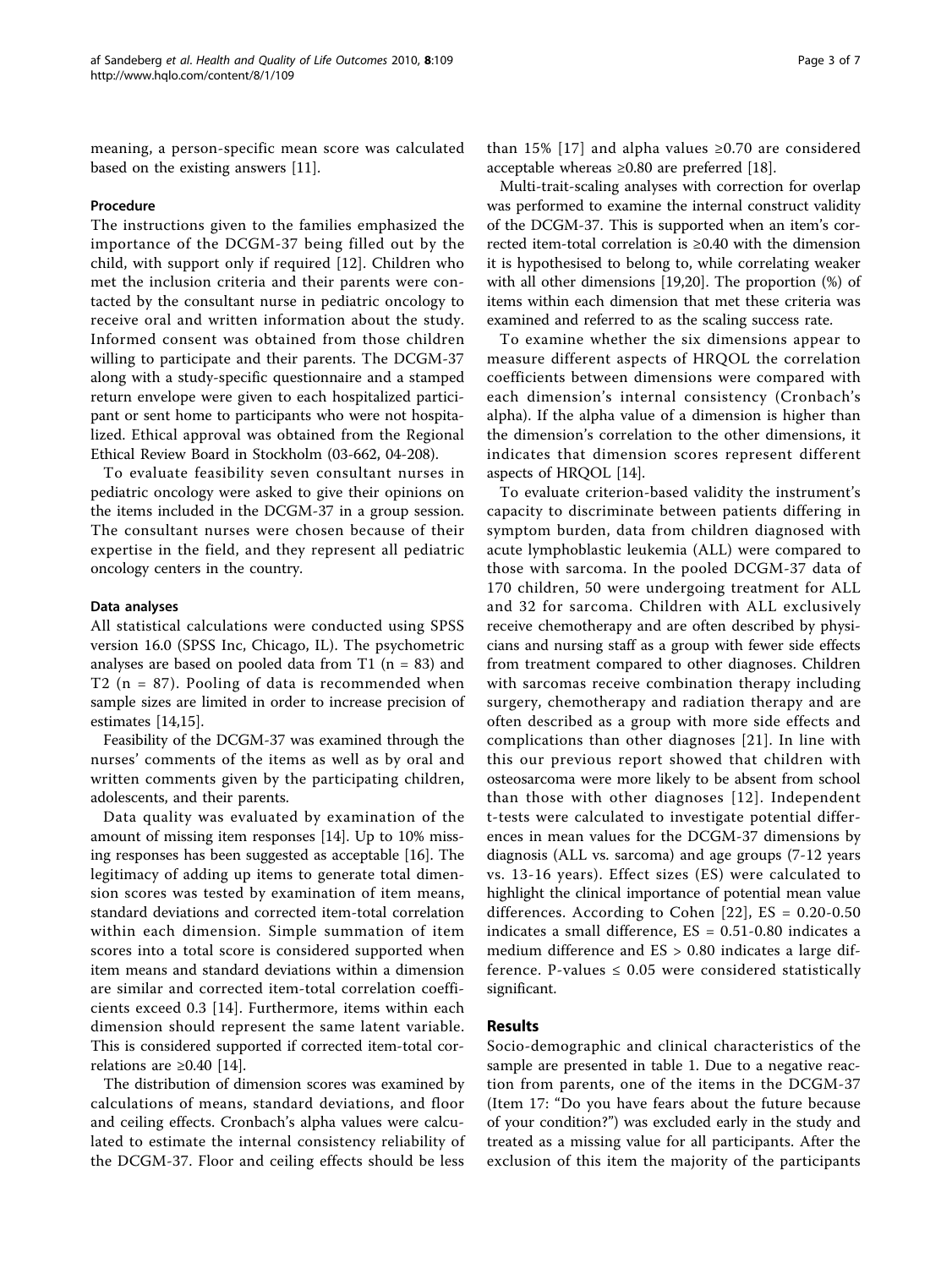<span id="page-3-0"></span>Table 1 Socio-demographic characteristics of participating children

| Participants                                 | T1         | T <sub>2</sub> | Pooled data |
|----------------------------------------------|------------|----------------|-------------|
| Total number, n                              | 83         | 87             | 170         |
| Sex, n (%)                                   |            |                |             |
| Boys                                         | 47 (57)    | 50 (57)        | 97 (57)     |
| Girls                                        | 36(43)     | 37(43)         | 73 (43)     |
| Age at diagnosis, median (range)             | $12(7-16)$ | $12(7-16)$     | $12(7-16)$  |
| Age groups, n (%)                            |            |                |             |
| 7-12 years                                   | 43 (52)    | 44 (51)        | 87 (51)     |
| 13-16 years                                  | 40 (48)    | 43 (49)        | 83 (49)     |
| School grade at diagnosis,<br>median (range) | $6(1-9)$   | $6(1-9)$       | $6(1-9)$    |
| Siblings living at home, n (%)               | 73 (88)    | 77 (88)        | 150 (88)    |
| Diagnoses, n (%)                             |            |                |             |
| Acute lymphoblastic<br>leukaemia             | 24 (29)    | 26 (30)        | 50 (29)     |
| Acute myeloid leukaemia                      | 4(5)       | 5(6)           | 9(5)        |
| CNS <sup>a</sup> tumours                     | 13 (16)    | 13(15)         | 26 (15)     |
| Non - Hodgkin's lymphoma                     | 11(13)     | 10(12)         | 21 (12)     |
| Hodgkin's Lymphoma                           | 8(10)      | 9(10)          | 17(10)      |
| Neuroblastoma                                | 0          | 1(1)           | 1(1)        |
| Sarcoma                                      | 16 (19)    | 16(18)         | 32 (19)     |
| Rhabdomyosarcoma                             | 4(5)       | 4(5)           | 8(5)        |
| Other <sup>b</sup>                           | 3(3)       | 3(3)           | 6(4)        |

 $a$  Central nervous system.

<sup>b</sup> Germ cells tumor, Soft tissue sarcoma (nerve), Sertoli leydig cell tumor, Synovial sarcoma, Teratoma and a mixed tumor.

filled out the instrument without reporting any problems. Some parents described that, prior to filling in the questionnaire; they were worried that the items would upset their children and make them doubtful about the future. However, after completing the questionnaire together, some parents expressed appreciation over the way the instrument opened up for deeper conversation with their offspring. Evaluation by seven consultant nurses in pediatric oncology, suggested that all but one item was feasible. Item 30 ('Do your friends enjoy being with you?') was questioned if appropriate in the Swedish culture as it may not be fully accepted to describe oneself in a very positive manner.

The percentage of missing items by dimension was below six percent (range 0-5.3), the largest number of missing items being found in the dimension Social Exclusion (Table 2). Reasons for not responding to an item were seldom reported. The reason for not answering items regarding school was occasionally explained by the statement, "I have not been to school". Items not answered in the Treatment dimension were in some cases explained by the statement "I am not taking any medication".

Item means and standard deviations within the respective dimensions were roughly equivalent (Table 2). All but one corrected item-total correlation exceeded 0.30. The corrected item-total for item 31 in the dimension Social Inclusion was 0.28, and in all but six instances (items 10, 11, 22, 26, 30, 31) the item-total correlation was ≥0.40 (Table 2, Table [3\)](#page-4-0).

Floor effects ranged between 0-2.4% (Table 2). Similarly, ceiling effects were between 0-2.9% with exception for the Treatment dimension, which had a larger, still acceptable effect of 10% (Table 2). Reliability for all dimension scores exceeded the recommended criteria

| <b>Dimensions</b>      | n   | Mean<br>(SD)   | Missing<br>items,<br>range<br>(%) | Ranges of<br>item mean<br>(SD) | Floor/<br>Ceiling<br>effect<br>(%) | <b>Reliability</b><br>$(\alpha)$ | Item-to-own<br>dimension correlation<br>(range) | Item-to-other<br>dimension correlation<br>(range) | Scaling<br>success<br>(%) <sup>a</sup> |
|------------------------|-----|----------------|-----------------------------------|--------------------------------|------------------------------------|----------------------------------|-------------------------------------------------|---------------------------------------------------|----------------------------------------|
| Independence           | 170 | 60.4<br>(19.5) | $0-4(0)$                          | 3.03-3.89<br>$(0.96 - 1.18)$   | 0.6/0                              | 0.81                             | $0.43 - 0.68$                                   | $0.15 - 0.60$                                     | 93                                     |
| Physical<br>Limitation | 169 | 53.1<br>(19.6) | $0-2(0.6)$                        | 3.25-3.94<br>$(1,02-1,34)$     | 0/0                                | 0.76                             | $0.32 - 0.66$                                   | $0.19 - 0.58$                                     | 87                                     |
| Emotion                | 165 | 58.5<br>(19.9) | $3-5(2.9)$                        | 2.88-3.53<br>$(0, 97 - 1, 22)$ | 0/1.2                              | 0.84                             | $0.54 - 0.70$                                   | $0.25 - 0.65$                                     | 100                                    |
| Social<br>exclusion    | 161 | 68.5<br>(17.7) | $1-13(5.3)$                       | 3.31-4.51<br>$(0,68-1,22)$     | 0/2.9                              | 0.76                             | $0.35 - 0.63$                                   | $0.09 - 0.60$                                     | 90                                     |
| Social<br>inclusion    | 168 | 61.9<br>(17.3) | $0-6(1.2)$                        | 3.02-4.35<br>$(0,83-1,16)$     | 0/0.6                              | 0.71                             | $0.28 - 0.66$                                   | $-0.01 - 0.65$                                    | 73                                     |
| Treatment              | 164 | 64.0<br>(25.8) | $4-8(3.5)$                        | 3,35-4.02<br>$(1, 14 - 1, 60)$ | 2.4/10.0                           | 0.87                             | $0.54 - 0.77$                                   | $0.14 - 0.47$                                     | 100                                    |

Table 2 Descriptive and psychometric statistics for the DCGM-37 in Swedish children on cancer treatment, pooled data, n = 170

a Number of item-to-other dimension correlations that are stronger than the corrected item-total correlation within a dimension/Total number of discriminant validity tests (i.e., number of items  $\times$  number of dimensions minus 1), expressed as a percentage.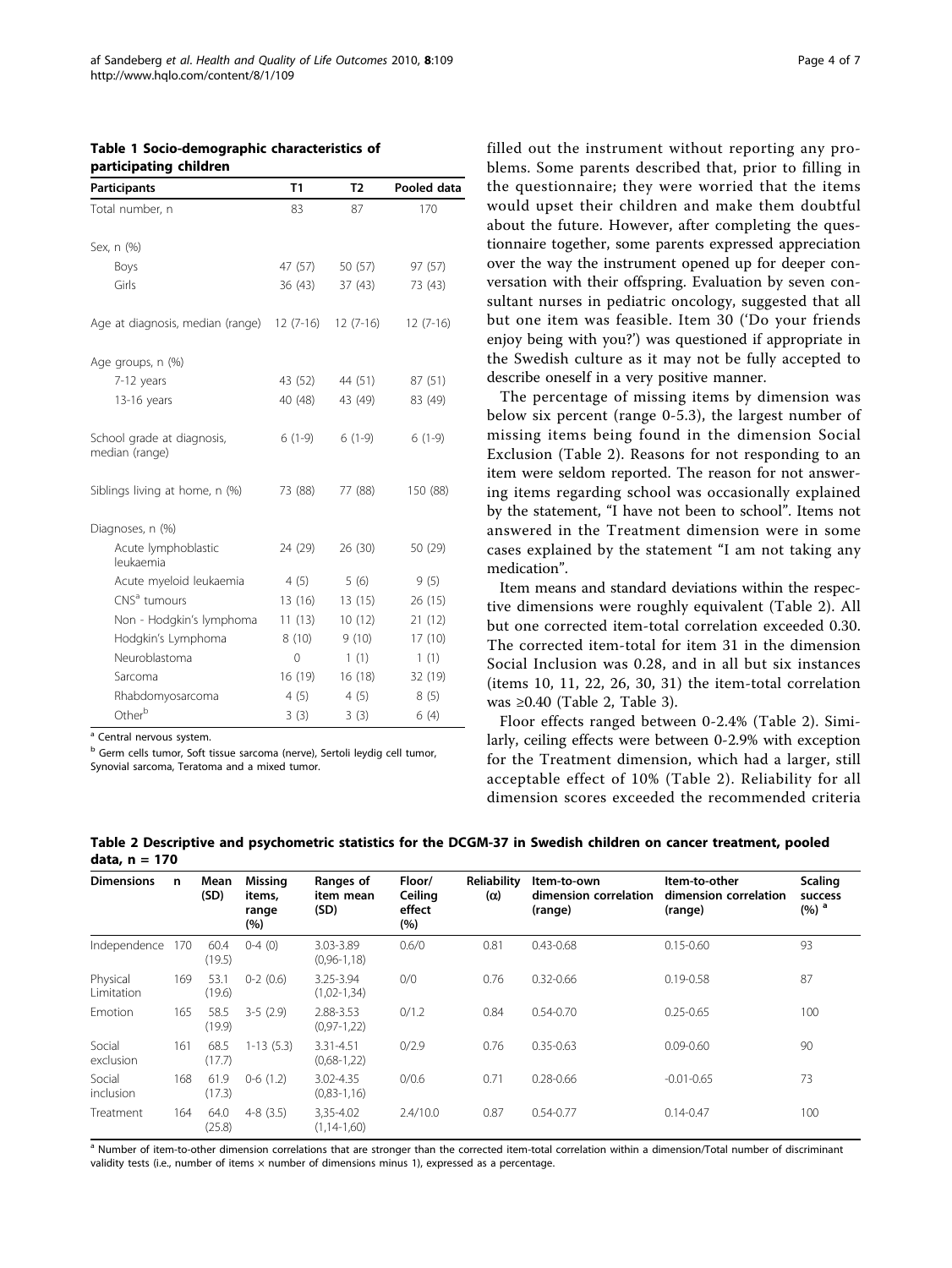<span id="page-4-0"></span>Table 3 Multitrait-scaling analysis of the DCGM-37, pooled data (n = 170)

|                         | Item           | (1)                 | (2)               | (3)               | (4)               | (5)               | (6)     |
|-------------------------|----------------|---------------------|-------------------|-------------------|-------------------|-------------------|---------|
| (1) Independence        | 1              | $0.43^{\circ}$      | 0.29              | 0.39              | 0.35              | 0.34              | 0.23    |
|                         | $\overline{2}$ | 0.56                | 0.36              | 0.48              | 0.38              | 0.48              | 0.38    |
|                         | 3              | 0.66                | 0.59              | 0.48              | 0.41              | 0.56              | 0.17    |
|                         | $\overline{4}$ | 0.63                | 0.49              | 0.51              | 0.52              | 0.46              | 0.23    |
|                         | 5              | 0.68                | 0.60              | 0.53              | 0.46              | 0.55              | 0.20    |
|                         | 6              | 0.50                | 0.55 <sup>d</sup> | 0.37              | 0.31              | 0.58 <sup>d</sup> | 0.15    |
| (2) Physical Limitation | 7              | 0.57                | 0.50              | 0.36              | 0.36              | 0.58 <sup>d</sup> | 0.20    |
|                         | 8              | 0.49                | 0.66              | 0.57              | 0.51              | 0.49              | 0.22    |
|                         | 9              | 0.55                | 0.58              | 0.53              | 0.47              | 0.54              | 0.25    |
|                         | 10             | 0.29                | $0.32^\circ$      | 0.31              | 0.34 <sup>d</sup> | 0.36 <sup>d</sup> | 0.31    |
|                         | 11             | 0.26                | 0.37 <sup>c</sup> | 0.33              | 0.40 <sup>d</sup> | 0.28              | 0.19    |
|                         | 12             | 0.49                | 0.59              | 0.48              | 0.54              | 0.51              | 0.28    |
| (3) Emotion             | 13             | 0.43                | 0.39              | 0.63              | 0.57              | 0.25              | 0.41    |
|                         | 14             | 0.52                | 0.51              | 0.70              | 0.59              | 0.41              | 0.42    |
|                         | 15             | 0.41                | 0.47              | 0.60              | 0.51              | 0.43              | 0.25    |
|                         | 16             | 0.37                | 0.38              | 0.56              | 0.44              | 0.33              | 0.34    |
|                         | 18             | 0.62                | 0.62              | 0.67              | 0.65              | 0.51              | 0.39    |
|                         | 19             | 0.40                | 0.48              | 0.54              | 0.42              | 0.46              | 0.40    |
| (4) Social Exclusion    | 20             | 0.55                | 0.55              | 0.60              | 0.63              | 0.53              | 0.32    |
|                         | 21             | 0.27                | 0.35              | 0.35              | 0.45              | 0.23              | 0.34    |
|                         | 22             | 0.30                | $0.43^d$          | $0.42^d$          | $0.34^\circ$      | 0.30              | 0.09    |
|                         | 23             | 0.29                | 0.31              | 0.37              | 0.42              | 0.32              | 0.29    |
|                         | 24             | 0.33                | 0.43              | 0.48              | 0.53              | 0.34              | 0.25    |
|                         | 25             | 0.50                | 0.46              | 0.60 <sup>d</sup> | 0.51              | 0.40              | 0.31    |
| (5) Social Inclusion    | 26             | 0.34 <sup>d</sup>   | 0.30              | 0.39 <sup>d</sup> | $0.42^d$          | 0.31 <sup>c</sup> | 0.17    |
|                         | 27             | 0.52                | 0.56              | 0.36              | 0.35              | 0.66              | 0.21    |
|                         | 28             | 0.62 <sup>d</sup>   | 0.61 <sup>d</sup> | 0.44              | 0.39              | 0.60              | 0.25    |
|                         | 29             | $0.56$ <sup>d</sup> | 0.65 <sup>d</sup> | 0.43              | 0.38              | 0.52              | 0.31    |
|                         | 30             | 0.26                | 0.21              | 0.21              | 0.31 <sup>d</sup> | $0.31^\circ$      | $-0.01$ |
|                         | 31             | $0.29$ <sup>d</sup> | 0.26              | 0.24              | 0.16              | $0.28^{\rm b,c}$  | 0.26    |
| (6) Treatment           | 32             | 0.21                | 0.27              | 0.31              | 0.25              | 0.26              | 0.49    |
|                         | 33             | 0.16                | 0.29              | 0.40              | 0.37              | 0.22              | 0.69    |
|                         | 34             | 0.36                | 0.37              | 0.41              | 0.42              | 0.35              | 0.54    |
|                         | 35             | 0.14                | 0.21              | 0.39              | 0.29              | 0.16              | 0.77    |
|                         | 36             | 0.25                | 0.22              | 0.35              | 0.24              | 0.22              | 0.77    |
|                         | 37             | 0.34                | 0.37              | 0.47              | 0.39              | 0.35              | 0.71    |

<sup>a</sup>Corrected item-total (item-to-item-within-own-dimension) correlations are in bold.

<sup>b</sup>Corrected item-total correlations failing to meet the ≥0.30 criterion. <sup>c</sup>Corrected item-total correlations failing to meet the ≥0.40 criterion. <sup>d</sup>Item-to-other-dimension correlation exceeding the corrected item-total correlation (scaling failure).

minimum of 0.70 and three exceeded the preferred value of 0.80 (Table [2](#page-3-0)).

Multi-trait scaling analyses supported the grouping of items into dimensions for 26 of the 36 items as their corrected item-total correlations exceeded the correlations

Internal consistencies for all dimensions were larger than their correlation coefficients to the other dimensions (Table [4\)](#page-5-0). This suggests that the six dimension scores represent distinct constructs. However, the alpha values for the Social Inclusion dimension (0.71) was only marginally above this dimension's correlation with the Independence (0.68) and Physical Limitation dimensions (0.69), suggesting some overlap. Similarly, the alpha value for the Social Exclusion dimension (0.76) was relatively close to its correlation with the Emotion dimension (0.71).

Mean values by age groups (7-12 years vs. 13-16 years) are presented in Table [5.](#page-5-0) HRQOL did not differ between the two age groups with one exception, Physical Limitation was rated significantly higher among the 13-16-years-olds compared to the younger group. Effect sizes were all low or medium (Table [5\)](#page-5-0).

Mean value differences and effect sizes between ALL and sarcoma are presented in Table [6](#page-5-0). Patients with sarcoma scored significantly lower than those with ALL in all dimensions. Effect sizes were all large (Table [6](#page-5-0)).

## **Discussion**

This study assessed the data quality and psychometric properties of the DCGM-37 in a sample of Swedish school-aged children receiving treatment for cancer. The instrument appears to be a feasible instrument with satisfactory data quality and generally acceptable psychometric properties in children undergoing treatment for cancer.

Data quality was satisfying with overall acceptable amount of missing values. Missing responses were primarily associated with the two school-related items, mostly due to school absence. Missing data in the Treatment dimension was sometimes due to the respondent not taking any medication at the time of completing the questionnaire.

Summation of item scores into dimension scores without standardization or weighting was supported by similarity of means and standard deviations within dimensions and item-total correlations exceeding 0.3 [[14\]](#page-6-0). Similarly, reliability was acceptable or satisfying and there were no abundant ceiling or floor effects. This provides indirect support for the instrument's sensitivity and responsiveness [[17](#page-6-0)]. Accordingly, all dimension scores were able to discriminate between children with ALL and sarcoma. We also scrutinized our results to corresponding results collected from field studies of the instrument to be able to make comparisons to other diagnoses. Children undergoing treatment for cancer rated their HRQOL as poorer in all dimensions compared to children with other chronic conditions [[11](#page-6-0)]. It is promising that still, the DCGM-37 was able to discriminate patients with regard to treatment burden.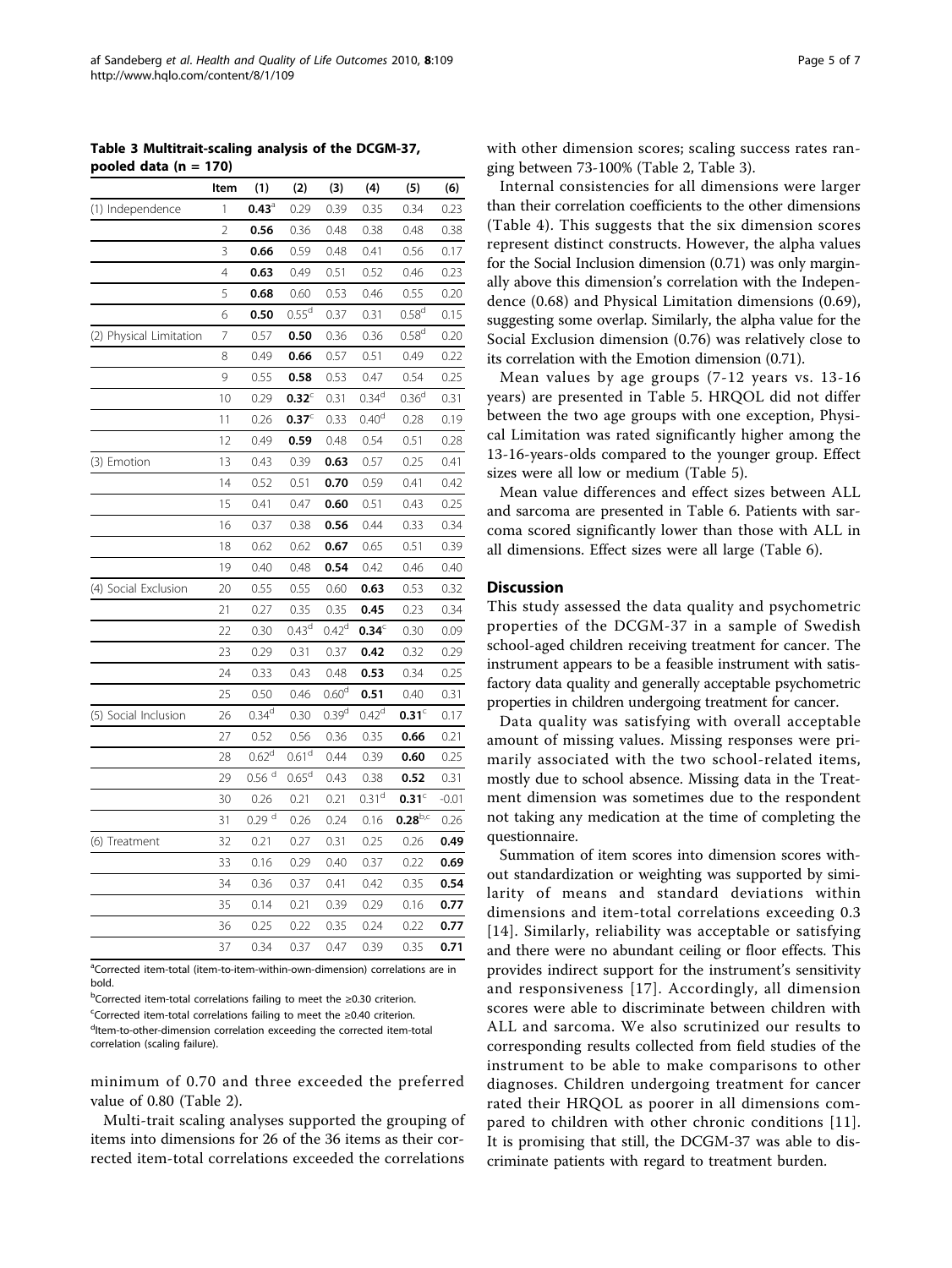|                     | Independence          | <b>Physical Limitation</b> | <b>Emotion</b> | <b>Social Exclusion</b> | Social Inclusion | <b>Treatment</b> |
|---------------------|-----------------------|----------------------------|----------------|-------------------------|------------------|------------------|
| Independence        | $(0.81)$ <sup>a</sup> |                            |                |                         |                  |                  |
| Physical Limitation | 0.67                  | (0.76)                     |                |                         |                  |                  |
| Emotion             | 0.64                  | 0.63                       | (0.84)         |                         |                  |                  |
| Social Exclusion    | 0.58                  | 0.65                       | 0.71           | (0.76)                  |                  |                  |
| Social Inclusion    | 0.68                  | 0.69                       | 0.55           | 0.52                    | (0.71)           |                  |
| Treatment           | 0.31                  | 0.36                       | 0.50           | 0.41                    | 0.33             | (0.87)           |

<span id="page-5-0"></span>Table 4 Inter-dimension correlations for DCGM-37, pooled data, n = 170

<sup>a</sup> Internal consistency reliability (Cronbach's alpha) is presented in parenthesis in the diagonal.

However, data also challenged the interpretability of some dimension scores as item-total correlations in three dimensions (Physical Limitation, Social Exclusion, Social Inclusion), were below 0.4, which is considered to suggest that an item may not represent the same construct as the dimension [\[14,16](#page-6-0)]. Furthermore, scaling success rates for all dimensions but Emotion and Treatment indicated that the grouping of items into dimensions may not be optimal. With one exception (item 6) scaling failure involved the Social Exclusion and Social Inclusion dimensions.

Considering the six problematic items from the multitrait-scaling analyses, one may speculate on possible explanations for these findings in relation to the population of children undergoing cancer treatment. It appears that the dimensionality regarding Physical Limitation and the social dimensions (Social Inclusion, Social Exclusion) are difficult to separate from one another. It is reasonable that physical health and social life are related to one another in persons undergoing heavy treatment. Three of these items (item 10, 26, 31) concern the child's perception of explaining the disease to others. The result may represent a mixture of effects of cancer treatment on all dimensions. Reasons for not communicating with peers may be a result of physical weakness giving social restrictions and be related to both physical and social aspects. The results regarding sleep difficulty (item 11) and problems concentrating

Table 5 Differences in self-reported HRQOL between age groups: 7-12 years (n = 87) and 13-16 years (n = 83), pooled data

|                           | 7-12 years             | 13-16 years   |        |                 |
|---------------------------|------------------------|---------------|--------|-----------------|
| <b>DCGM-37 dimensions</b> | Mean <sup>a</sup> (SD) | Mean $a$ (SD) | Ρ      | ES <sup>b</sup> |
| Independence              | 57.8 (19.5)            | 63.2 (19.2)   | ns     | 0.28            |
| Physical Limitation       | 50.0 (18.7)            | 56.3 (20.0)   | < 0.05 | 0.33            |
| Emotion                   | 57.8 (19.9)            | 59.3 (20.0)   | ns     | 0.08            |
| Social Exclusion          | 68.9 (17.7)            | 68.1 (17.8)   | ns     | 0.05            |
| Social Inclusion          | 59.8 (16.7)            | 64.2 (17.8)   | ns     | 0.25            |
| Treatment                 | 60.3(26.0)             | 67.9 (25.1)   | ns     | 0.30            |
|                           |                        |               |        |                 |

<sup>a</sup> Scores range from 0 to 100, higher scores represent a better HRQOL Differences tested by student's unpaired t-test.

<sup>b</sup>Effect size.

ns, non-significant.

(item 22) may reveal the same physical/social interaction. Item 30 ('Do your friends enjoy being with you?') in the dimension Social Inclusion, showed a moderate correlation coefficient to Independence as well as to Emotion and Social Exclusion. It is conceivable that this item implies emotional worries and concerns as well as the feeling of being left out, which may explain the observed dimensional ambiguity related to this item. Despite indications of scaling failure due to the items discussed above, we consider them to be of great interest in a population of children and adolescents with cancer [[5\]](#page-6-0). The question that our observations raise, however, is whether they are suitable representations of the dimensions that they are suggested to belong to.

There are some limitations in the present study. The sample size is considered small and includes heterogeneous cancer diagnoses. This is difficult to rectify as the Swedish pediatric population diagnosed with cancer is, for natural reasons, small. The authors of this paper suggests continued psychometric evaluation of DCGM-37 in a larger sample of children with cancer, preferably in a Nordic multicenter study, including more conclusive analyses such as Rasch, item-response theory or confirmatory factor analyses. A strength of the present study is, however, that it is a nationwide study including all children in Sweden diagnosed with cancer during a two-and-a-half year period and that time for

| Table 6 Significant differences in self-reported HRQOL |
|--------------------------------------------------------|
| between children on cancer treatment for Acute         |
| lymphoblastic leukaemia (ALL) ( $n = 50$ ) and Sarcoma |
| $(n = 32)$ , pooled data                               |

| $-11.0$                |                        |         |                 |
|------------------------|------------------------|---------|-----------------|
| ALL                    | Sarcoma                |         |                 |
| Mean <sup>a</sup> (SD) | Mean <sup>a</sup> (SD) | P       | ES <sup>b</sup> |
| 66.3 (14.9)            | 44.0 (20.7)            | < 0.001 | 1.25            |
| 56.9 (18.1)            | 37.4 (16.1)            | < 0.001 | 1.14            |
| 62.6 (18.5)            | 43.3 (14.2)            | < 0.001 | 1.18            |
| 74.6 (16.7)            | 52.8 (17.7)            | < 0.001 | 1.27            |
| 62.4 (15.2)            | 48.3 (14.8)            | < 0.001 | 1.22            |
| 64.2 (23.8)            | 44.1 (22.3)            | < 0.001 | 0.87            |
|                        |                        |         |                 |

<sup>a</sup> Scores range from 0 to 100, higher scores represent a better HRQOL Differences tested by student's unpaired t-test. b Effect size.